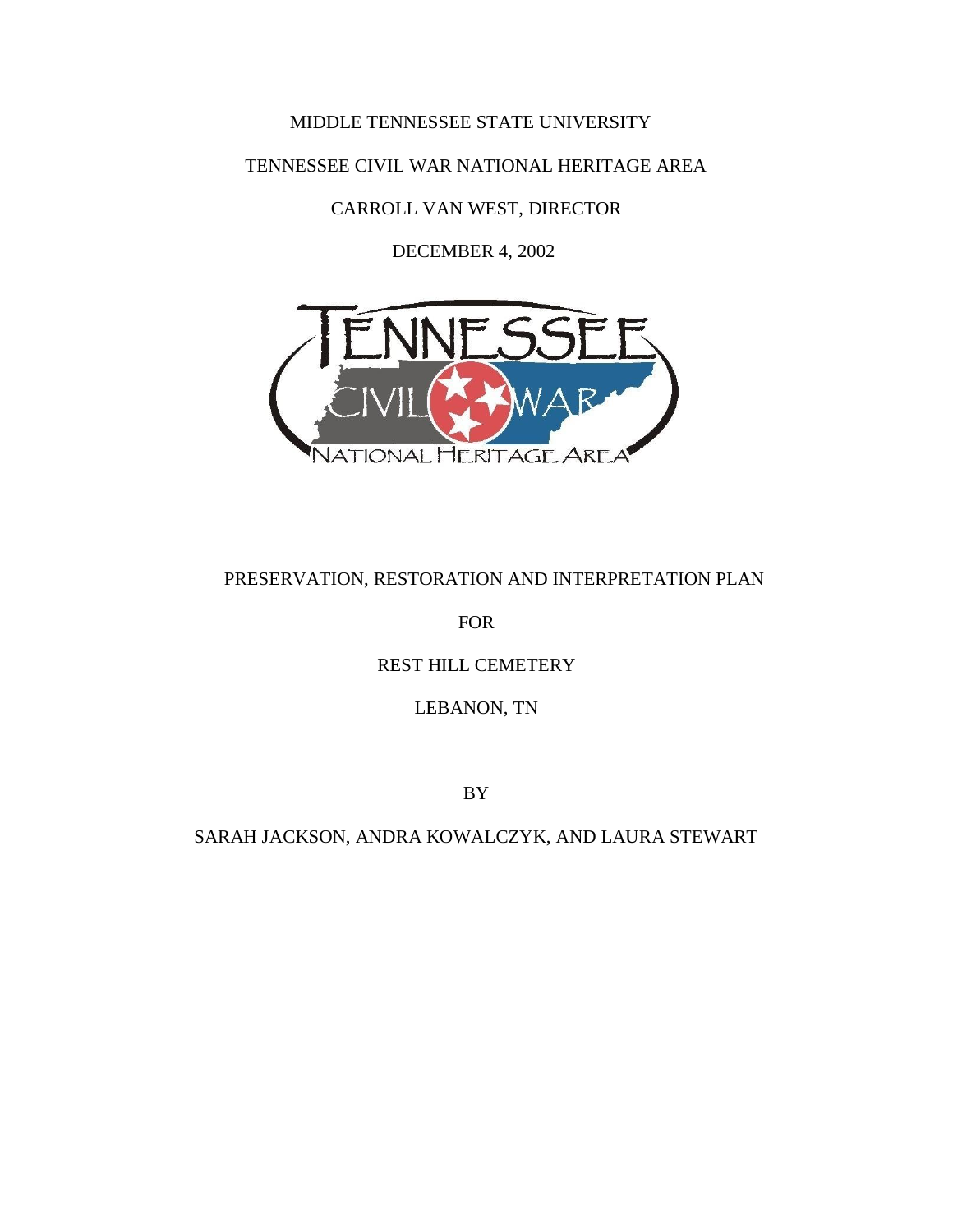### REST HILL CEMETERY PRESERVATION,

### RESTORATION, AND INTERPRETATION PLAN

#### Brief History of Rest Hill Cemetery

The Rest Hill Cemetery on Trousdale Ferry Pike in Lebanon was included on the National Register of Historic Places in 1992 for its significance in the development of the African-American community in Lebanon during the Reconstruction era. Established in 1867-69, the burials reflect the original African-American community in Lebanon, which grew with the assistance of the Freedman's Bureau, and the racial segregation of the Jim Crow period. Rest Hill served as the only African-American burial ground in Lebanon from 1869-1933 when blacks were banned from burial in the city cemetery.

Only within the last half-century have scholars come to appreciate the interdisciplinary significance of African-American burying grounds such as Rest Hill Cemetery in Lebanon. As scholar John Michael Vlach notes, an example of material culture such as Rest Hill Cemetery reveals a total "lifeway of a group of people including their verbal, material, and spiritual forms of expression," something Vlach labels as *folklife*. 1 Reconstruction era African-American cemeteries reflect a particular time and place. Rest Hill Cemetery is entirely unique to Lebanon, Tennessee. His work on African-American cemeteries stresses the "continuity" of African traditions and European influences, which is "proof of strength and testimony of cultural stamina and endurance in the face of sometimes brutal oppression."<sup>2</sup>

In contrast to pre-Civil War slaves, free African-Americans who died during the Jim Crow days of Reconstruction were most often buried in all-black cemeteries. Due to economic and social hardships, the graves were often marked with little more than a stone or wooden marker. Unlike Euro-American cemeteries of the same period, these are not landscaped and do "not attempt to romanticize death nor create an artificial landscape."<sup>3</sup> Graves typically appear randomly situated or in rectangular family plots, with unmarked mounds and depressions dotting the landscape.

As in other Tennessee communities at the end of the Civil War, African-Americans in Lebanon took advantage their new freedom by forming churches, cemeteries, and social organizations, and acquiring property. Ben K. Owens sold a 16-acre lot on the east side of Lebanon to B.B. Manson, Nicholas Manson, Joseph Provine, and Thomas Stokes in 1867. By 1869, three acres of this land were given to another group of trustees for the formation of an African-American cemetery.

During Reconstruction, an African-American community formed on the east side of Lebanon. It was during the racially divisive days of Jim Crow that many Lebanon African-Americans formed organizations for financial and social support; fraternal organizations flourished after the Civil

 $\frac{1}{1}$  Ibid., xv.

<sup>&</sup>lt;sup>2</sup> John Michael Vlach, *The Afro-American Tradition in Decorative Arts* (Cleveland: Cleveland Museum of Art, 1978), 1.

<sup>&</sup>lt;sup>3</sup> "African-American Cemeteries." Center for Historic Preservation, MTSU. [<www.mtsu.edu/~then/Cemetery/page7.html>](http://www.mtsu.edu/~then/Cemetery/page7.html) (10 October 2002).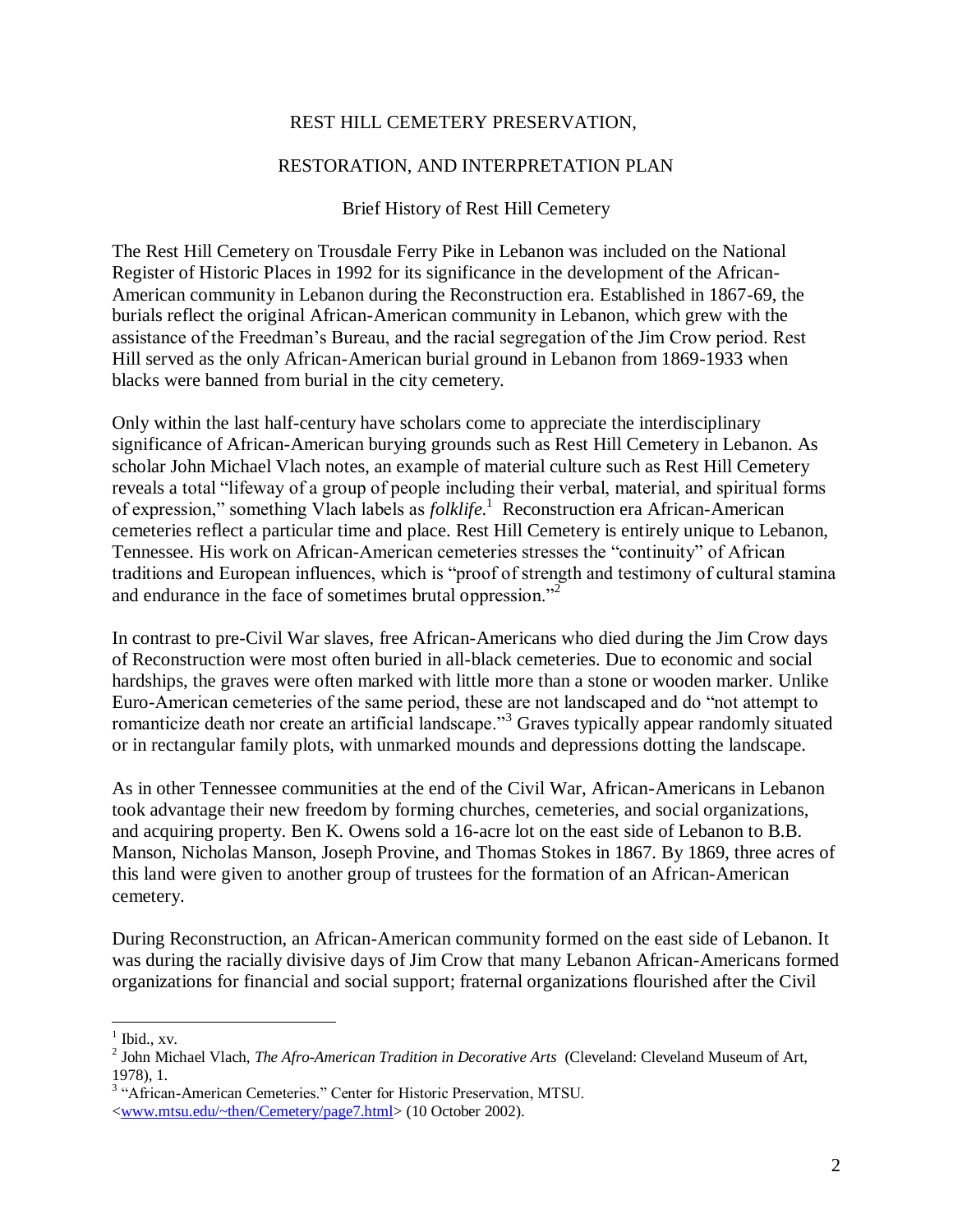War. Several individuals buried at Rest Hill Cemetery joined these organizations. Ann McKinney, for instance, who died in 1909, was a member of the Household of Ruth, a women's organization that typically provided funeral insurance for African-Americans and offered them a trusted network of friends. Her grave marker includes the organization's insignia. Other markers indicate membership in other organizations. These include Dr. Joseph Turner (died 1914) and Porter Caruthers (died 1928), members of the Knights of Pythias, and the Scruggs family, who was associated with the Grand Lodge.

Several people buried at Rest Hill attained prominence within the community. B.B. Manson (died 1914), a local businessman, was an original trustee of the Rest Hill land. Jake Owen, who died 1901 and has an impressive grave marker at Rest Hill Cemetery, was delegate to both the Congressional district and the state Republican conventions in 1898. Similarly, Martin Manson (1905) served as a delegate to the state convention in 1888. They are each buried in family plots on the east side of the cemetery.

Beginning in the 1920s and continuing today, citizens formed various cemetery committees to raise funds and oversee the upkeep of the property. As noted in the 1992 nomination form, it is the only remnant of the original African-American community of Lebanon. Since its formation, the cemetery has remained central to Lebanon's African-American identity as is evident in the continued concern of residents to obtain city/county support for the cemetery. With the cooperation and assistance of the Rest Hill Preservation Committee, the City of Lebanon assumed control of the cemetery in October 2002.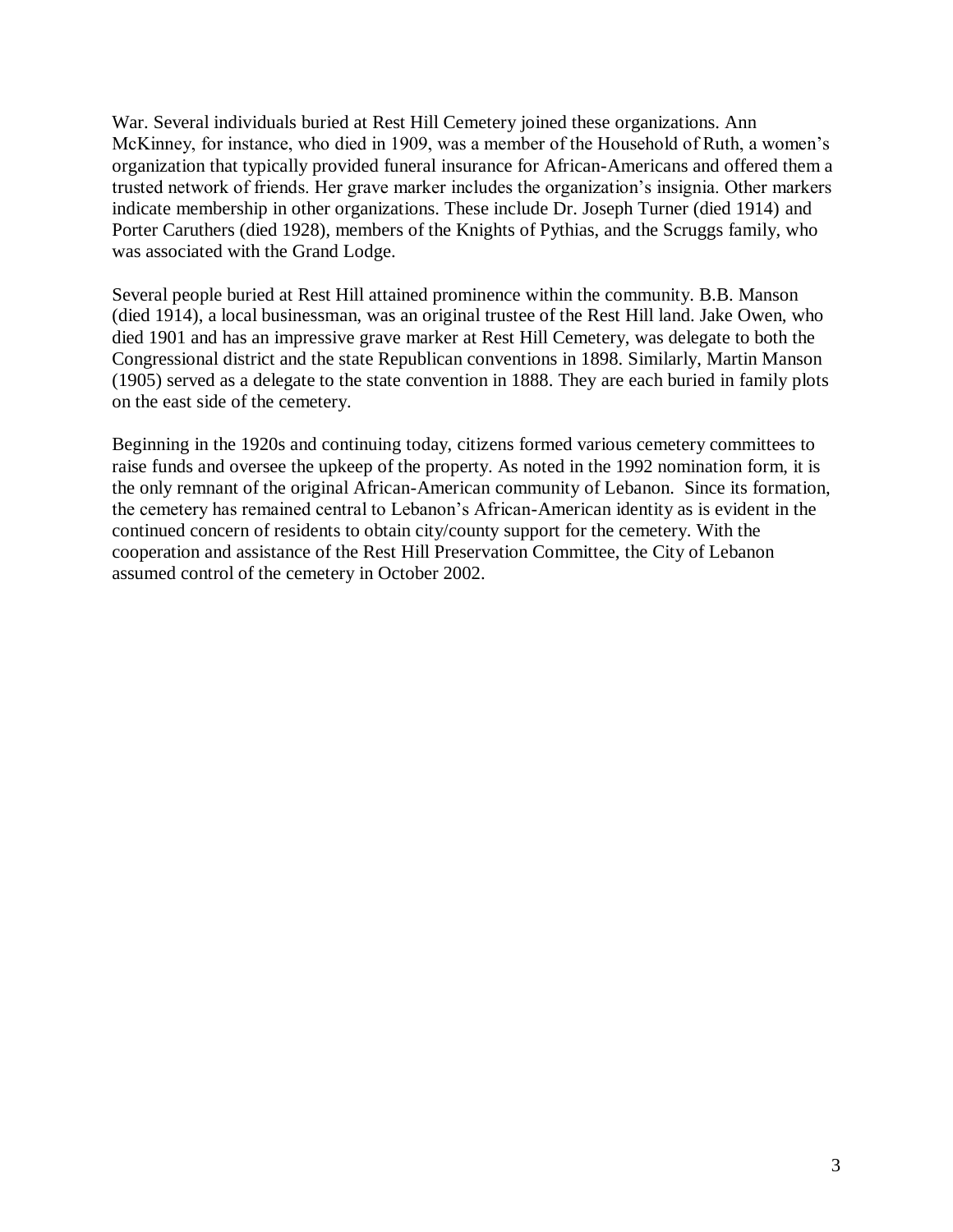#### Assessment of Current Conditions

### *Introduction*

Rest Hill Cemetery is situated on a 7.7-acre tract of land at the eastern city limits of Lebanon, Tennessee, on Trousdale Ferry Pike. It is bordered on the north by an industrial park, on the south by Trousdale Ferry Pike, and on the east and west by residential lots. A three-foot high rock wall defines the southern property line along Trousdale Ferry Pike, and there are two entrances to the cemetery defined by openings in this wall. Rest Hill is generally arranged in rectangular family plots and has no chronological pattern.

For this assessment, Rest Hill Cemetery has been divided into thirds from west to east. The first section extends from the stone wall defining the west edge of the property to the driveway, and from the rock wall on the south edge of the property to the rear of the cemetery in the north. The second section is contained within the driveway loop. Lastly, the third section extends from the eastern driveway to the chain link fence defining the east property line, and from the rock wall on the south edge to the rear of the property in the north.

Since the City of Lebanon assumed control and maintenance of Rest Hill in October 2002, work crews have been making alterations to the property. Within the last few months they have cleared the overgrown brush along the western property line, filled in several depressions, placed several trash receptacles along the driveway, planted a few small trees along the driveway, erected two small metal signs regarding emergency information, and stabilized several fallen markers.

### *West Section*

The west quadrant of the cemetery appears to be the least populated of the cemetery's three sections. All markers and plots are oriented toward the east. The stone wall surrounding the front section of this plot is missing a number of stones near the far west corner of the cemetery. The stone wall continues along the cemetery's westernmost boundary, although it is almost totally obstructed by overgrown shrubs. The City has begun to clear this area to give greater visibility to the stone wall.

The west quadrant's southernmost region is heavily populated with family plots. A number of family plots are designated by low stone or concrete boundaries, which separate them from other plots in the area. Four primary family plots are distinguished by small square pillars set very low in the ground, engraved with the first letter of the family's last name. Each family plot contains a similar poured concrete headstone engraved with the family's last name. It appears that the same maker created the vast majority these stones. Primary exceptions to this include marble crosses for military veterans of World War I and World War II. Individual plots are marked with smaller concrete markers, which appear to be constructed during the 1900s through the 1930s, based on the interment dates on the stones.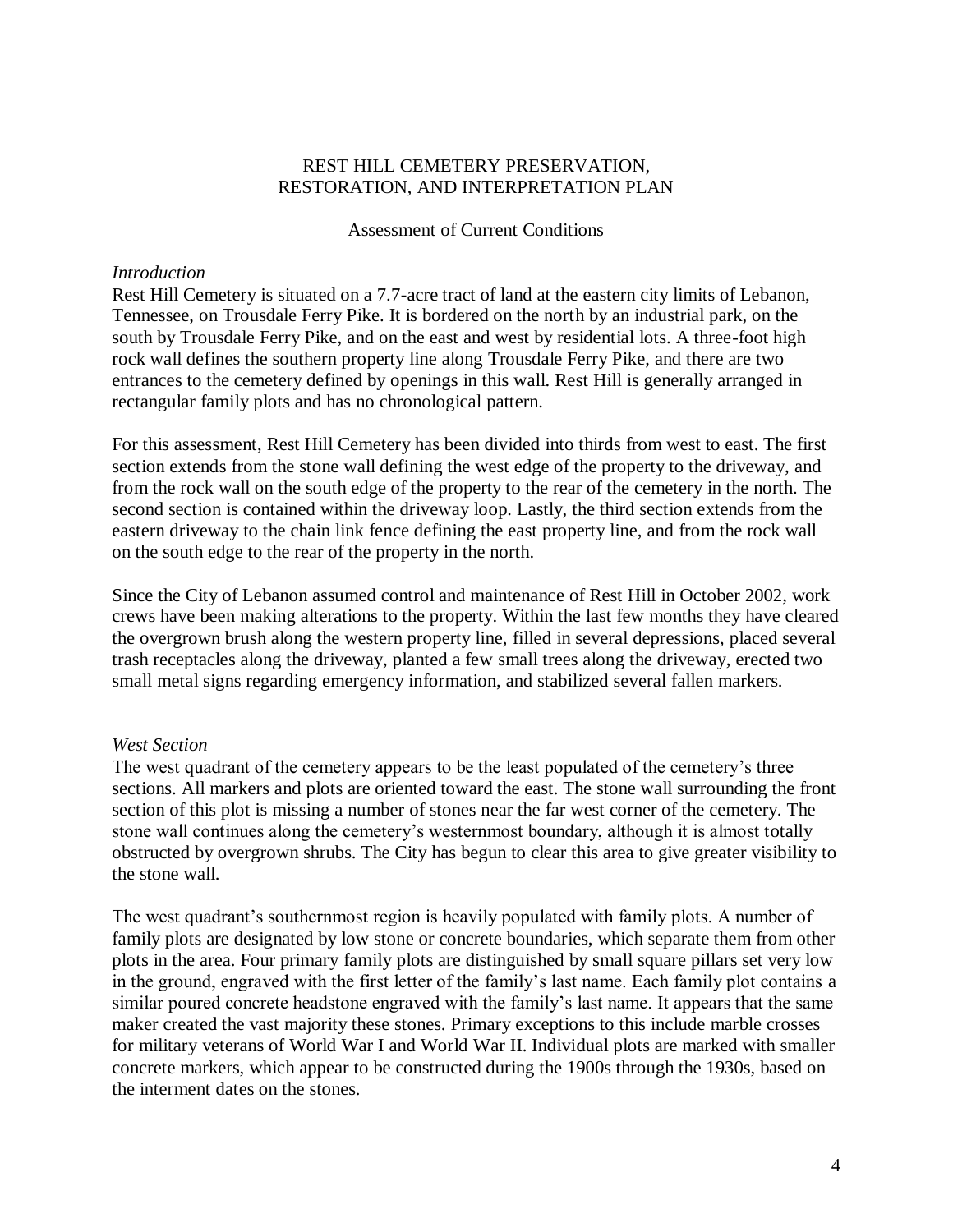|          | The following family plots and distinctive markers are contained within this front area: |
|----------|------------------------------------------------------------------------------------------|
|          | McCullough: 1 family stone                                                               |
|          | 4 individual markers                                                                     |
|          | Whitico: 1 family stone                                                                  |
|          | 5 individual markers                                                                     |
| Everitt: | 5 individual markers including one World War II marker                                   |
| Johnson: | 1 family stone                                                                           |
|          | 6 individual stones                                                                      |

The central section contains fewer family plots, but has more vegetation, including both large and small trees. A small section of trees divides this area from the back portion of the quadrant. The most distinctive marker in this area is a small obelisk that is almost illegible. It appears to contain an inscription for A. S. Beard, who died in 1878. Additional older gravestones in this area belong to Millie and S.F. Ward, born in 1865 and 1856 respectively. This stone has been broken off at the base but can still be read.

The following family plots and distinctive markers are contained in the middle section:

52 individual markers Killies Carter died 1878 James Price died 1889 Sherrell: 1 family stone John William Douglass was a private in the 303rd Pioneer Infantry during World War I. McDaniel: 1 distinctively carved family stone

The back section has a significantly fewer number of marked plots. The following family plots and distinctive markers are contained in the back section:

| Ward: | 4 individual stones                     |
|-------|-----------------------------------------|
|       | 3 fallen stones                         |
|       | 1 small tree shelters this family plot. |

The rear area has numerous depressions but no actual markers.

#### *Center Section*

 A walking inspection of Rest Hill Cemetery middle section reveals a pattern of family plots marked off by borders with dates of interment starting at the front then proceeding deeper into the middle of the cemetery. Early plots were marked at each corner with small blocks inscribed with the initial of the family name. This practice did not seem to persist into the twentieth century, as only the very front plots share this feature.

 Size of headstones and material used for plot borders indicate a variance of income within the black community. Only a few borders are solid-pour concrete, such as for the Sweat family plot; some borders are mortared limestone, while most were free-stack limestone. A few families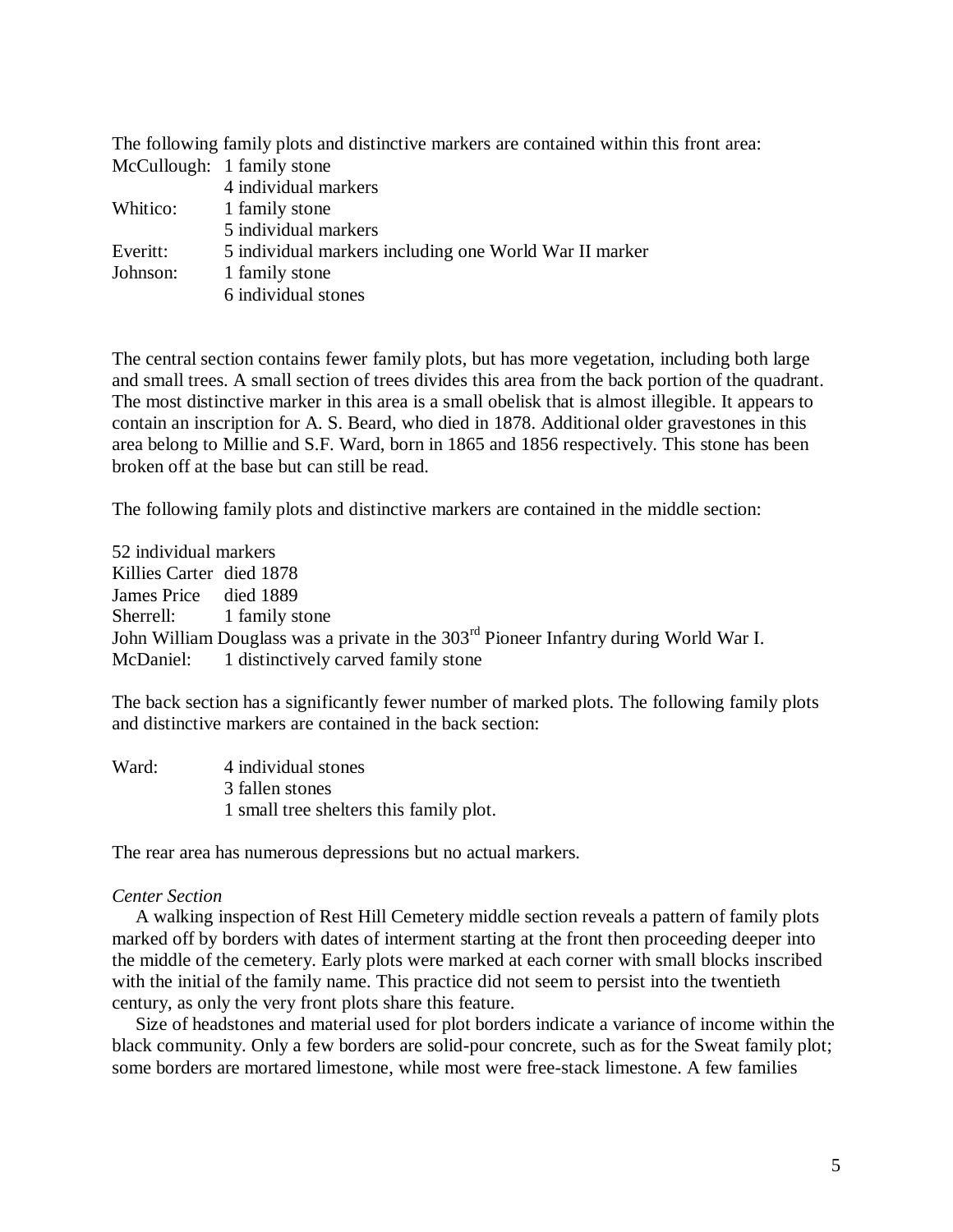apparently made due with what materials they could, such as concrete building blocks or railroad ties.

 Very little cemetery art exists, and then the most common feature is a statue of a lamb, indicating that at least some of the black families of Rest Hill were willing to bear additional expense for the death of a child. Probably the most frivolous concrete art, for Rest Hill cemetery, is a small bird feeder within the Caruthers family plot. This plot also has two very old American Boxwoods, which at some time were thoughtfully limbed up and shaped into pyramids. Interestingly, not all the members of the Caruthers family are buried within the family plot, for errant headstones appear deeper into the middle section of the cemetery, such as that of Porter Caruthers, 1892-1928. The dates of his life, spanning the turn of the twentieth century, are typical of others in this middle section, again, with the earliest graves at the front. Also inscribed on Porter's headstone is "K of P," for Knights of Pythias, a fraternal order.

 Another notable headstone is that of Oscar Belcher, died October 18, 1930, honoring his service in the 804 Pioneer Infantry, a segregated black unit of the U.S. army. There are some others who served in the Pioneer Infantry buried in Rest Hill.

 Within the middle section, there are several sunken graves, numbering ten or eleven. These are not within a family plot and have no headstones. Thus, identification of all the names of those buried in Rest Hill is impossible. Also, even within in a family plot, each burial is not necessarily marked with a headstone. The following is, therefore, an incomplete list of those buried in the middle section, by family name:

Allen, Ballad, Belcher, Bell, Caruthers, Crutchfield, Davis, Gordon, Harris, Harvey, Helms, Hill, Mercer, Moore, Neal, Newby, Parris, Petty, Robertson, Sanders, Skillon, Sweat, Tippit, Vantrease, Wharton, Waters, Weir, Well, Whitley, Woods.

#### *Eastern Section*

The eastern portion of the cemetery contains the most burial markers. Legible or mostly legible markers number about 77 in this section, with numerous unidentified stones and depressions. While an exact count of burials could not be determined with this particular survey, this eastern section is nearly full. Depressions and markers are scattered through all parts of this section, from the stone wall in the south, along the chain link fence on the east, and to the north property line.

The cemetery has no chronological order due to the arrangement of rectangular family plots. In the eastern section alone, there are 10 visible family plots. These plots are marked in a variety of ways: cut stone, wooden railroad ties, cement blocks, and a small chain link fence. A prominent and well-defined plot in this section is the Owen (or Owens) family parcel, which is surrounded by crumbling cement blocks. One of the cemetery's founding trustees, B.B. Manson, is also buried in a family plot in this eastern section. Furthermore, veterans of World War I, World War II, Korea, and Vietnam are buried in this section. At least two markers mention a social organization of which the deceased was a member. For example, Ann McKinney (d.1909) was a member of the Household of Ruth, and Dr. Joseph Turner (d. 1914) was a member of the Knights of Pythias.

The majority of markers in this eastern section fall within the dates of Jim Crow segregation. Stones with death dates from the early 1900s, 1910s, and 1920s are especially common as this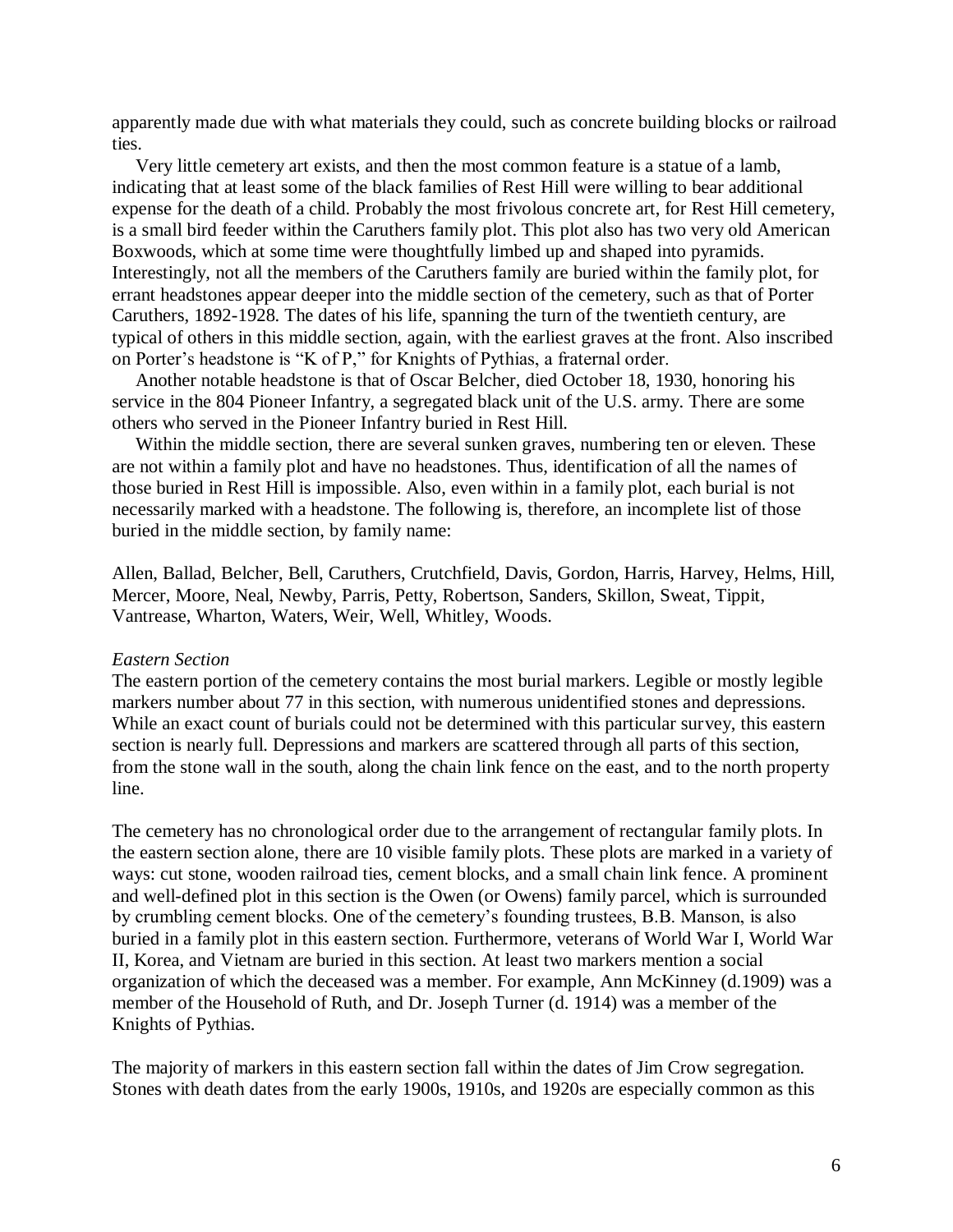was the only African-American cemetery in Lebanon at that time. Although another African-American cemetery, Greenwood, opened in 1933, many continued to use Rest Hill Cemetery.

Since the field survey completed in 1992 by the Center for Historic Preservation, several more individuals have been buried at Rest Hill. While most of these recent burials are clustered at the far northeast portion of the cemetery, some are scattered amongst early burials and in family plots. Several of these recent burials are marked by small, metal temporary markers.

Earth and grass have partially covered the stones outlining many family plots in this eastern section. Grass grows unevenly; some areas are overcome with weeds while other parts are absent vegetation. Trees are concentrated in the southern half of the cemetery near the entrance. Among the scattered markers include at least 9 tree stumps.

## *Summary of three sections*

The cemetery has many quality characteristics that make it unique. Numerous rectangular family plots, large and small, are concentrated mostly in the southern half of the cemetery and are a significant feature of Rest Hill. African-American graveyards did not usually recognize family groupings. The cemetery is situated in a residential setting and retains its integrity and historical feeling. Furthermore, its location on the east side of Lebanon just blocks from both State Highway 141 and U.S. Highway 70N is beneficial for potential heritage development.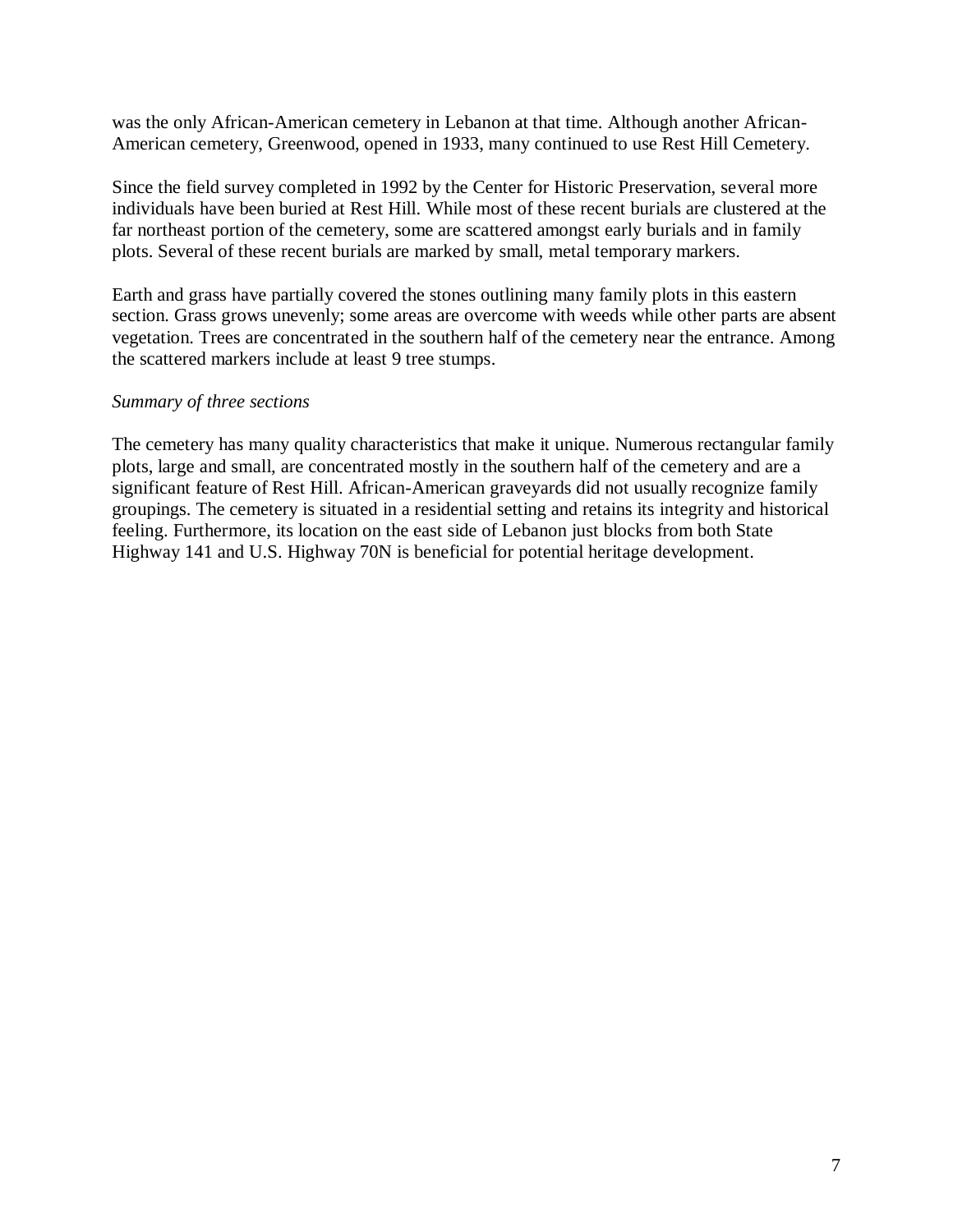## Rest Hill Cemetery Restoration Proposal

To restore the front wall, scrape sediment away from base and seek an estimate from a professional stone mason or landscape architect for rebuilding damaged sections. This estimate needs to address the possible need to bring in additional rock to match and the desire to match as closely as possible the dark (dyed?) mortar originally used. There are two sections (twenty linear feet and ten linear feet) in need of rebuilding to a height between two-and-a-half and three feet. If a proposed sign incorporates rock, it should be native limestone to match wall.

The cleaning of the entrance pillars could help to brighten and accentuate Rest Hill's entrance. However, an expert in cemetery preservation should be consulted. Most often nothing stronger than clean water and a natural, soft-medium bristle brush is recommended. Websites such as [www.arkansaspreservation.org](http://www.arkansaspreservation.org/) or [www.oregoncemeteries.org](http://www.oregoncemeteries.org/) can help locate an expert in the field of cemetery preservation.

After addressing the entrance, it is recommended that the next priority is to re-gravel the driveway. It is thin at best and down to mud ruts in some places. A minimum of two (2) loads of crush-and-run gravel (twenty tons per load) is needed to resurface a single layer of gravel. Of course, twice as much would be advised if budget allows. Once dumped by delivery trucks, the gravel can be spread with a Bobcat-type skid-loader. (Please see recommendations for filling sunken graves below.)

For the dozen or so sunken graves which need to be refilled, it is recommended to choose a uniform manner of marking the corners with metal pins, first, as many of these graves are not marked with headstones. Ideally, use metal spikes with a flat, rounded head, so as not to risk puncture of lawn equipment tires.

In refilling the depressions, it is highly recommended that large earth-moving equipment not be allowed onto grass areas, to prevent potential damage to headstones and terrain. Using the pile of dirt at the back of cemetery, a Bobcat-type skid-loader can move the dirt staying on the gravel to points along the driveway nearest the depressions. The skid-loader, there, can dump bucketloads into two or three side-by-side wheelbarrows immediately off the driveway, which can be wheeled to depressions with little impact to the grounds or graves. Granted, this will require human labor, but is the best recommendation for the site. Additionally, the soil should be graded by hand with hard rakes, making sure the metal corner markers are exposed. In season, grass seed, Kentucky 31 Fescue, should be applied to the bare spots.

Family plot borders should be cleared of overgrowth and soil build up with flat-head shovels and/or weedeaters with shield guards.

Prune out new growth trees and scrub brush.

Take out tree stumps unless removal risks disturbing graves or stones.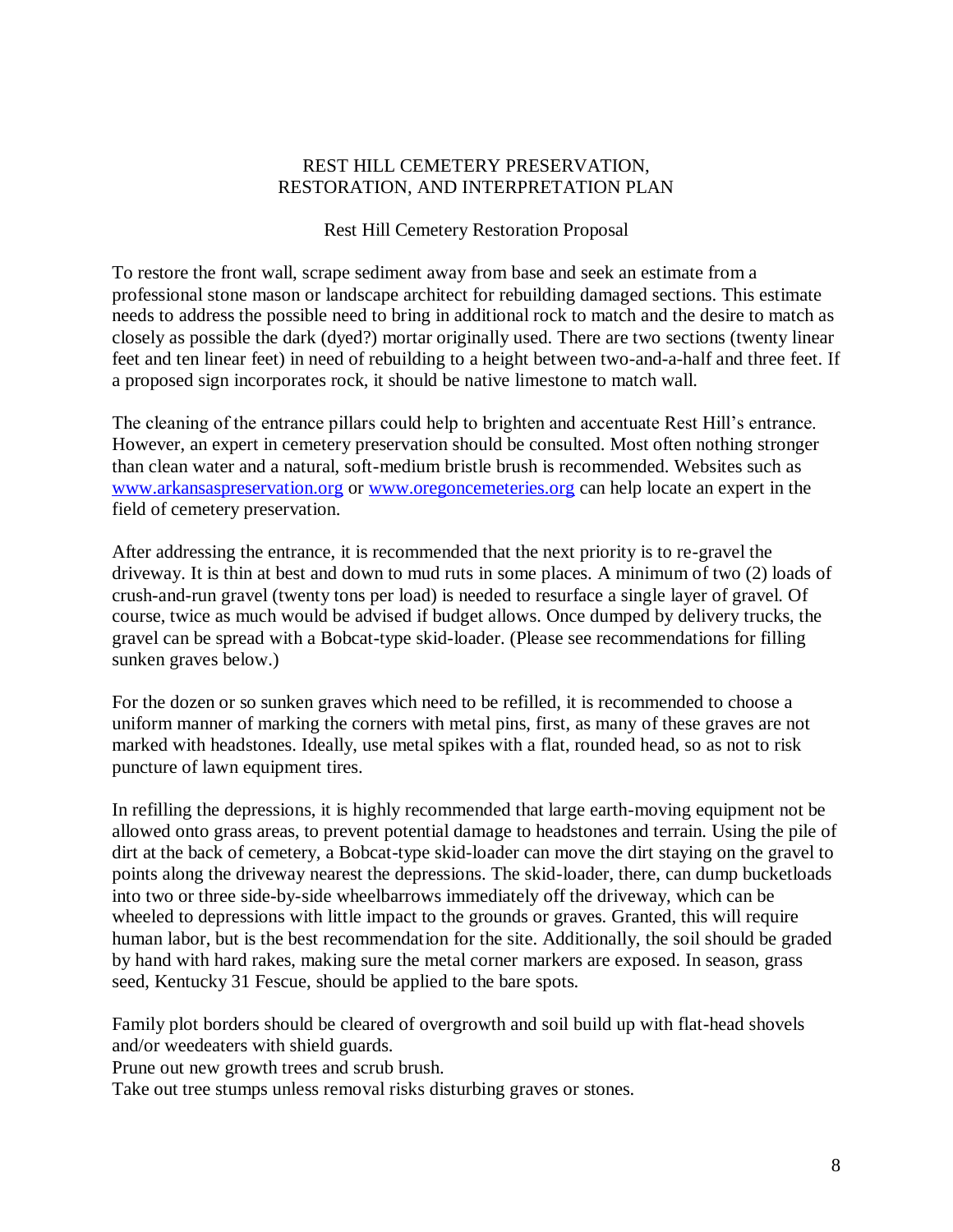Cut down dead trees and haul away. Limb up Hackberry near front in the Sweat family plot. Fence lines should be cleared of overgrowth and maintained. Cut vines out of Boxwoods in Caruthers family plot. In warm weather, grass should be cut at least every two weeks. Weedeating along plot borders can keep down weeds and prevent overgrowth.

Fallen gravestones should be straightened. Where rocks have become dislodged from borders, they should be reset.

Severe cracking has occurred in some gravestones, and possible repair can be addressed through an expert in the field of cemetery preservation. However, it is recommended not to clean any gravestones.

It is recommended that a few benches be installed in suitable places, such under a large tree or at the crest of the hill. If new trees are installed, their mature growth size should be noted for proper placement (for example, not close to the driveway, or where above-ground roots could disturb gravestones).

It is recommended that if the City plans to allow additional burials within the cemetery that they first hire a professional archaeologist to conduct a ground-penetrating radar survey to determine the presence of unmarked graves. Additional questions should be referred to Nick Fielder, Director of the Tennessee Division of Archaeology, at 615-741-1588 ext. 13.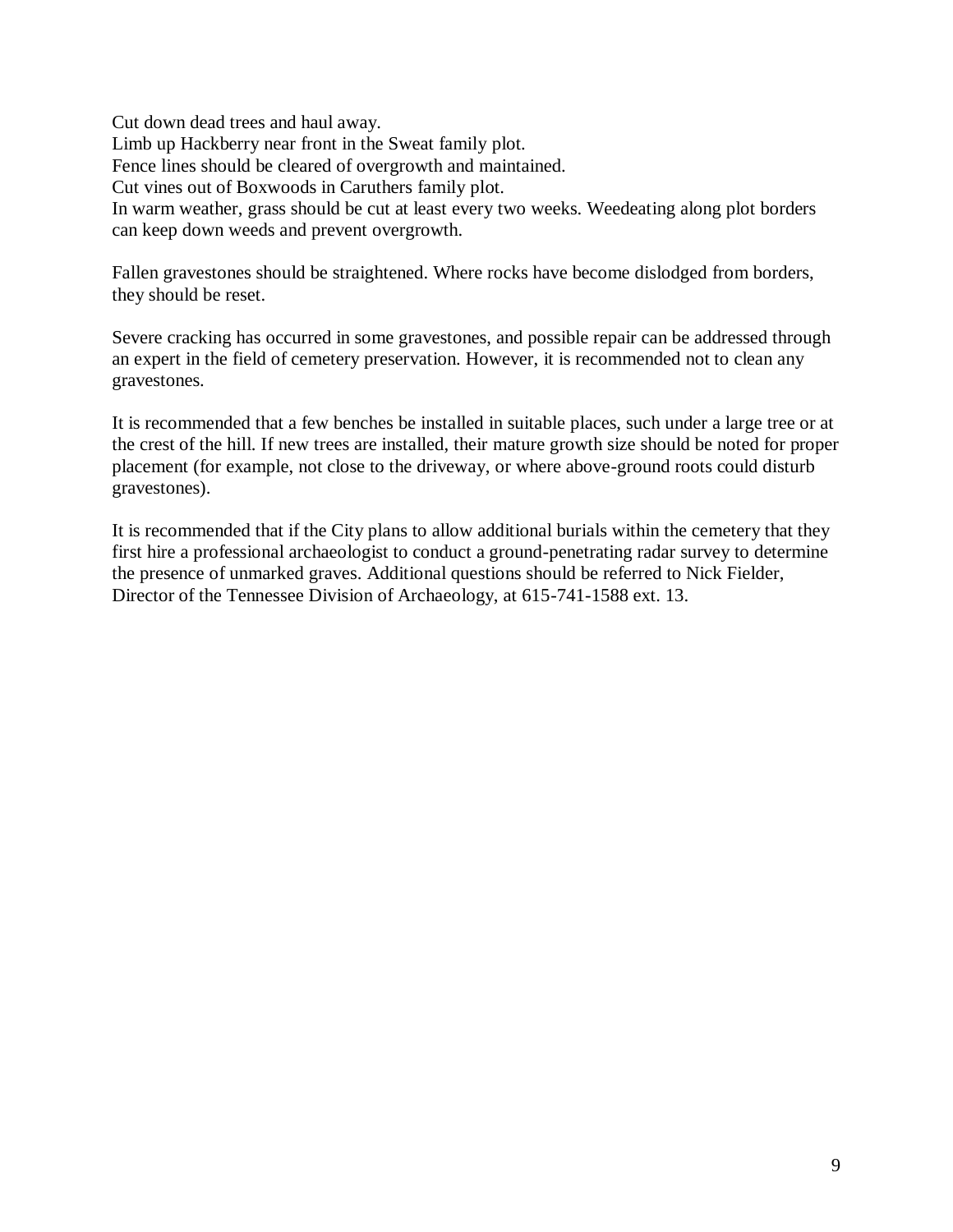#### Rest Hill Cemetery Preservation Proposal

It may be challenging to implement all recommended action items for Rest Hill Cemetery at once. To assist in this process, the Preservation Plan for Rest Hill Cemetery contains 2 phases of recommendation action items.

#### Phase 1:

Cemetery Clean-Up

The City of Lebanon has provided an initial cemetery clearing. Additional clean-up should be scheduled with the city on a regular basis. Clean-up should include regular mowing, weed removal, and careful pruning of existing trees and shrubbery. Install small, unobtrusive metal trash receptacles in back corners of the cemetery. Ensure that these are emptied by the City on a regular basis. Regular removal of artificial flowers and dirt piles in rear of cemetery is recommended to maintain the cemetery grounds.

#### Marking Grave Depressions and Rock Removal

In many cases, unmarked depressions are actual grave sites. Whenever possible, it is recommended that these depressions are left undisturbed. If the depressions are filled for easier cemetery maintenance, the following actions are recommended. Because not every grave has a marker, all depressions should be marked in some way before being filled. The best option is to bury metal spikes at head and foot of each grave. Upon marking, depressions may be filled with dirt. Rocks may be removed for easier mowing if desired. However, it is recommended that existing rocks be left whenever possible as they may mark an otherwise unmarked grave site.

#### Stone Masonry

A professional stone mason should be hired to repair and rebuild the two broken areas in the cemetery's front wall. The stone mason may also be used to properly repair the fallen and broken monuments and gravestones.

#### Security

The Cemetery's proximity to Trousdale Pike and neighborhood residence provides limited existing security. The City of Lebanon has installed two signs that outline the cemetery's hours and a contact number in case of emergencies. It is recommended that these signs be moved to a less obtrusive location near the cemetery's two entrance pillars but outside the rock wall perimeter. Continued demonstration that the cemetery is being maintained will also assist in detracting vandals and after-hours visitors. Additional security measures should include contacting the City of Lebanon regarding placing a street light on either side of the cemetery outside the existing stone wall perimeters. The City of Lebanon police department should be contacted to put the cemetery on the local police patrol route to inspect the area on a regular basis.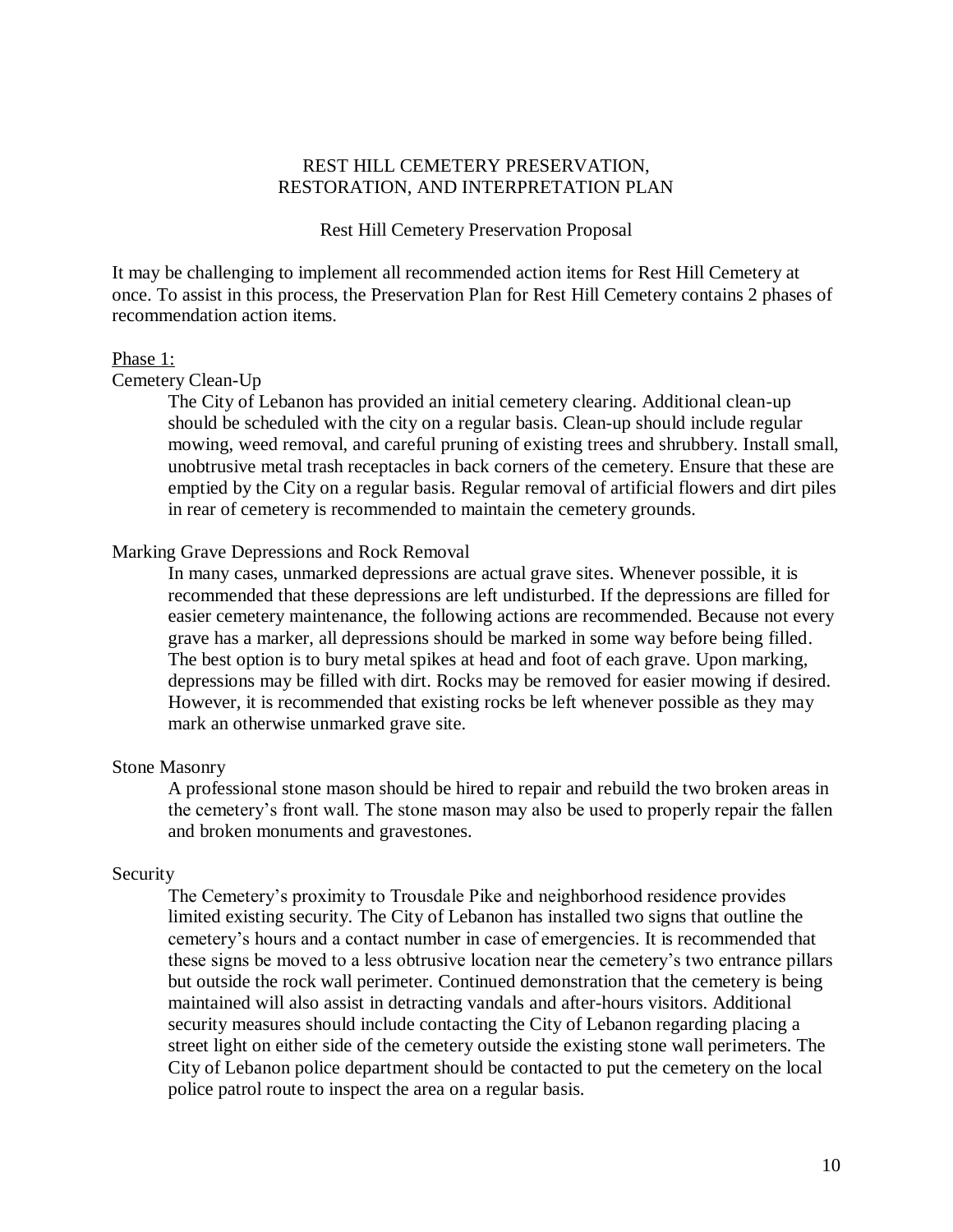## Phase 2:

Cemetery Documentation and Marker Survey

The Rest Hill Cemetery Preservation Committee should conduct a general survey of the cemetery to document it with distinguishing characteristics including existing vegetation, individual marker documentation, and photographs. Once this is complete, the Committee should make an extensive survey of existing graves and conduct in-depth research to locate additional burials whose markers no longer exist in order to compile a complete list of internments. Once these are completed, it will be easier to implement additional interpretive efforts.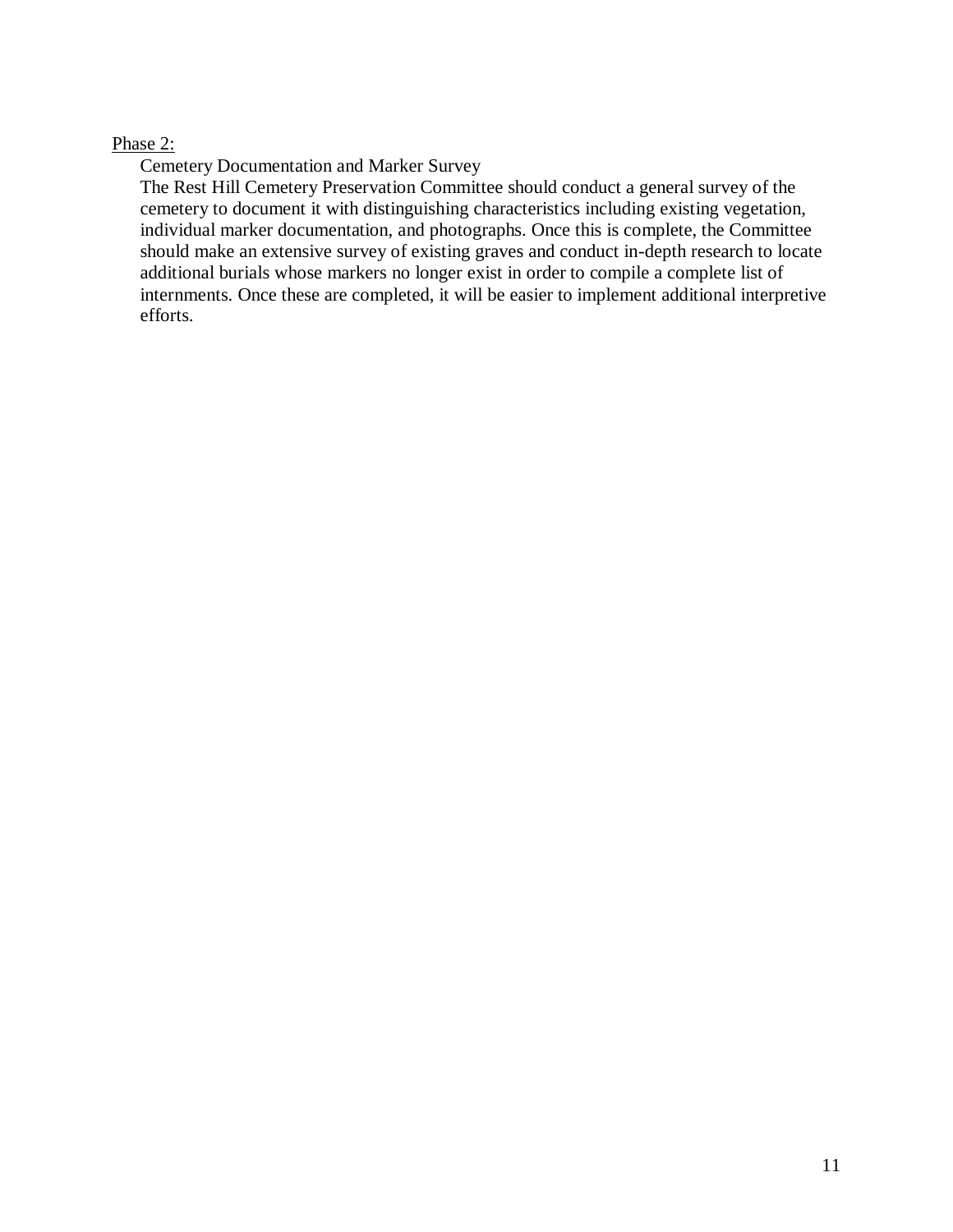Rest Hill Cemetery Interpretation Proposal

#### Install a Cemetery Marker:

Erect a plain carved or engraved stone marker. This should be placed within the existing stone wall at the front of the cemetery in the central section between the existing posts. If possible, this marker should be made of the same or similarly colored stone as the existing stone wall. This marker should not be more than 1 foot taller than existing wall. The following information is recommended to be included in the sign:

Rest Hill Cemetery Established 1868 Listed on the National Register of Historic Places in 1992

This type of marker will be somewhat resistant to vandalism and the elements. It will be distinctive, while maintaining the character and integrity of the cemetery. Because of the signs placed by the City, which list cemetery hours and emergency numbers, additional information is not necessary on this sign.

#### Interpretive Kiosk:

A small kiosk may be placed in the east quadrant along the stone wall to provide additional information to cemetery visitors. The kiosk should be placed against the eastern wall near the middle of the section to avoid detracting from the cemetery's atmosphere and design. It is recommended that the kiosk contain a map of family cemetery plots and a list of interment locations to assist genealogists and family members in locating plots. The kiosk should include additional information regarding the cemetery's origins and history, the history of African-Americans in Lebanon, historic African-American cemeteries in general, additional Middle Tennessee African-American historic sites, and contact information for the Rest Hill Cemetery Preservation Committee.

Development of Interpretive Website and Distribution Materials

Contact a local university or Chamber of Commerce for assistance in creating an interpretive website and brochures about the Cemetery. Interpretive brochures should be placed in the County Archives as well as local libraries and schools.

Directional Markers Within the City Limits

Directional markers help visitors traveling through Lebanon to visit this resource. Contact the City of Lebanon to inquire about posting a directional sign on Highway 141.

Contact the Tennessee Department of Tourist Development

Contact this department to inquire about listing the cemetery on a heritage trail tour. Community Involvement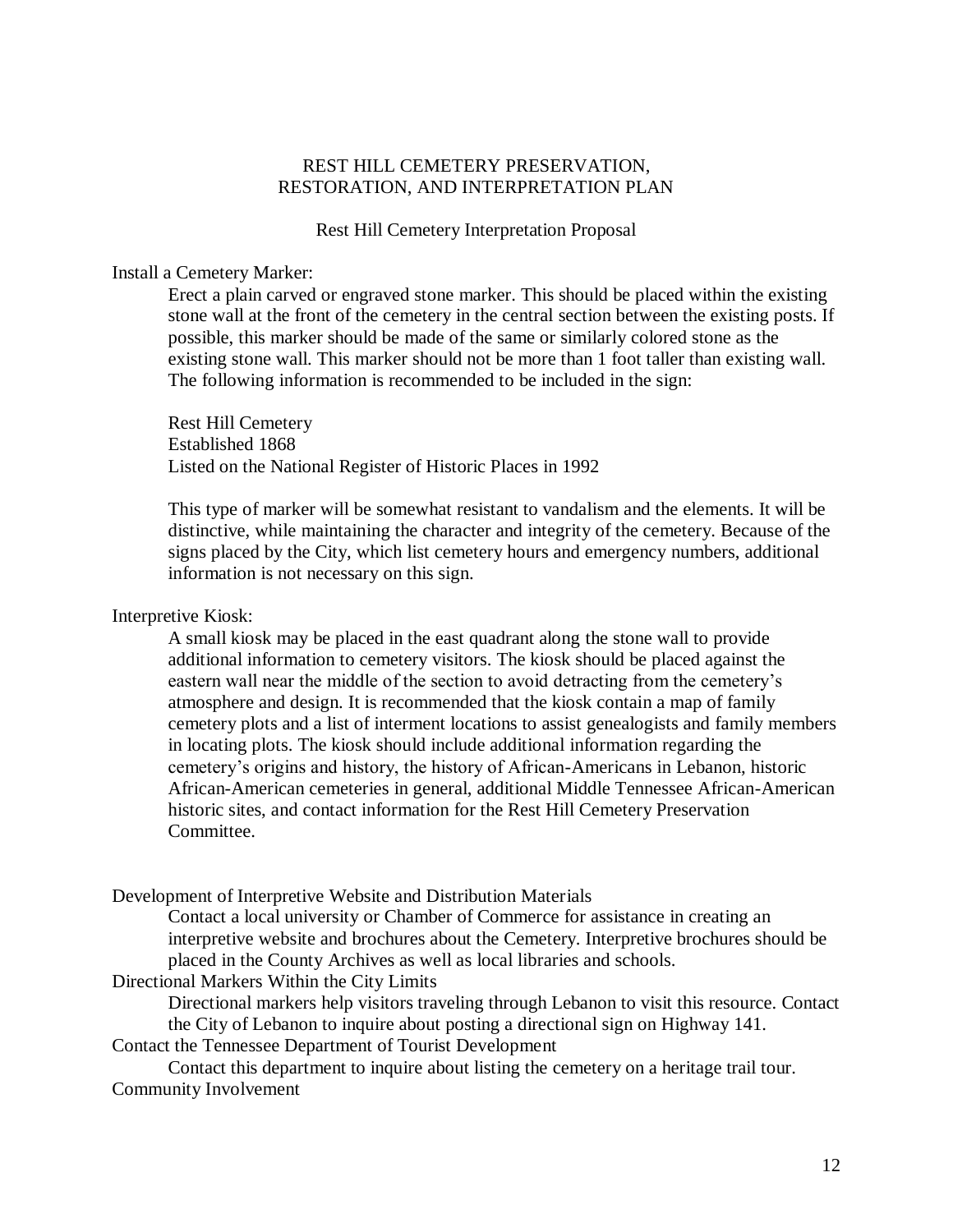Local initiatives generate increased awareness of historic sites, as well as demonstrating to the community that the cemetery is a place that many people are committed to maintaining, promoting, and preserving.

Develop an annual "Rest Hill Cemetery Preservation Work Day" to clean up trash and weeds in the cemetery. This workday will also generate community awareness of this historic resource as well as help instill a sense of pride within the neighborhood and community.

Conduct an annual Rest Hill tour, highlighting significant figures in local history buried in the cemetery, location of family plots, military history, and history of the cemetery itself.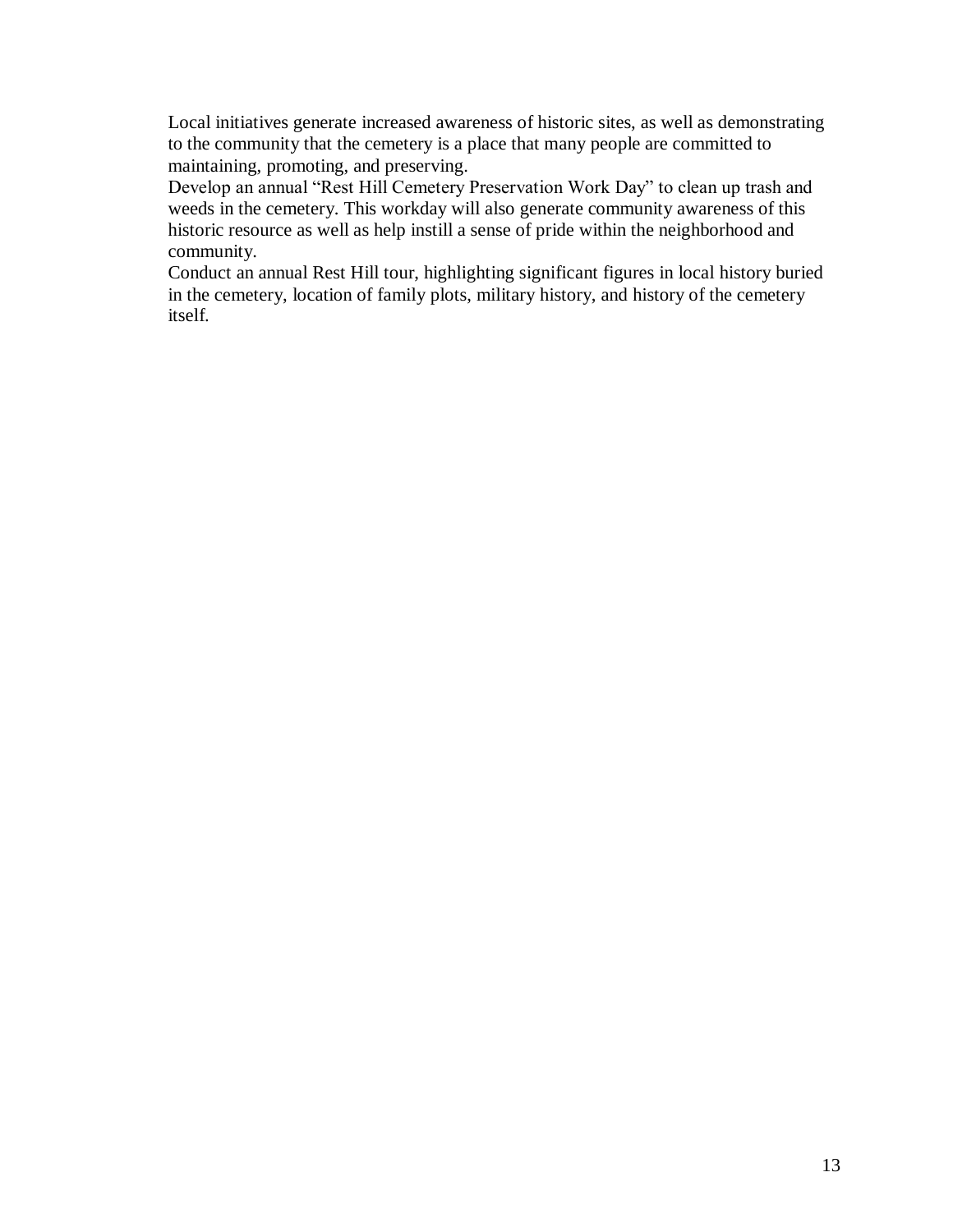## Funding Resources

- 1. The City of Lebanon should continue to fund basic maintenance, mowing, and trash pickup. Furthermore, the City should consider cosponsoring workshops for basic masonry repair and historic cemetery maintenance. Additional sponsors may include the National Trust for Historic Preservation or other state/regional preservation or tourism agencies.
- 2. The City should support the formation of a not-for-profit advocacy group, such as the "Friends of Rest Hill Cemetery," which would be eligible for local, state, and federal funds for preservation projects. National Register status, which Rest Hill Cemetery attained in 1992, will benefit the applications to various preservation funding agencies.
- 3. The group may be eligible for grants from preservation organizations. The National Trust for Historic Preservation and various state agencies may offer funds for heritage and community development programs.
- 4. The not-for-profit group could contact various churches and social organizations, such as the Knights of Pythias and the Grand Lodge, represented in the cemetery as well as the decendents of those buried at Rest Hill.
- 5. As a potential tourist destination, the advocacy group should contact the Chamber of Commerce and any prospective corporate sponsors.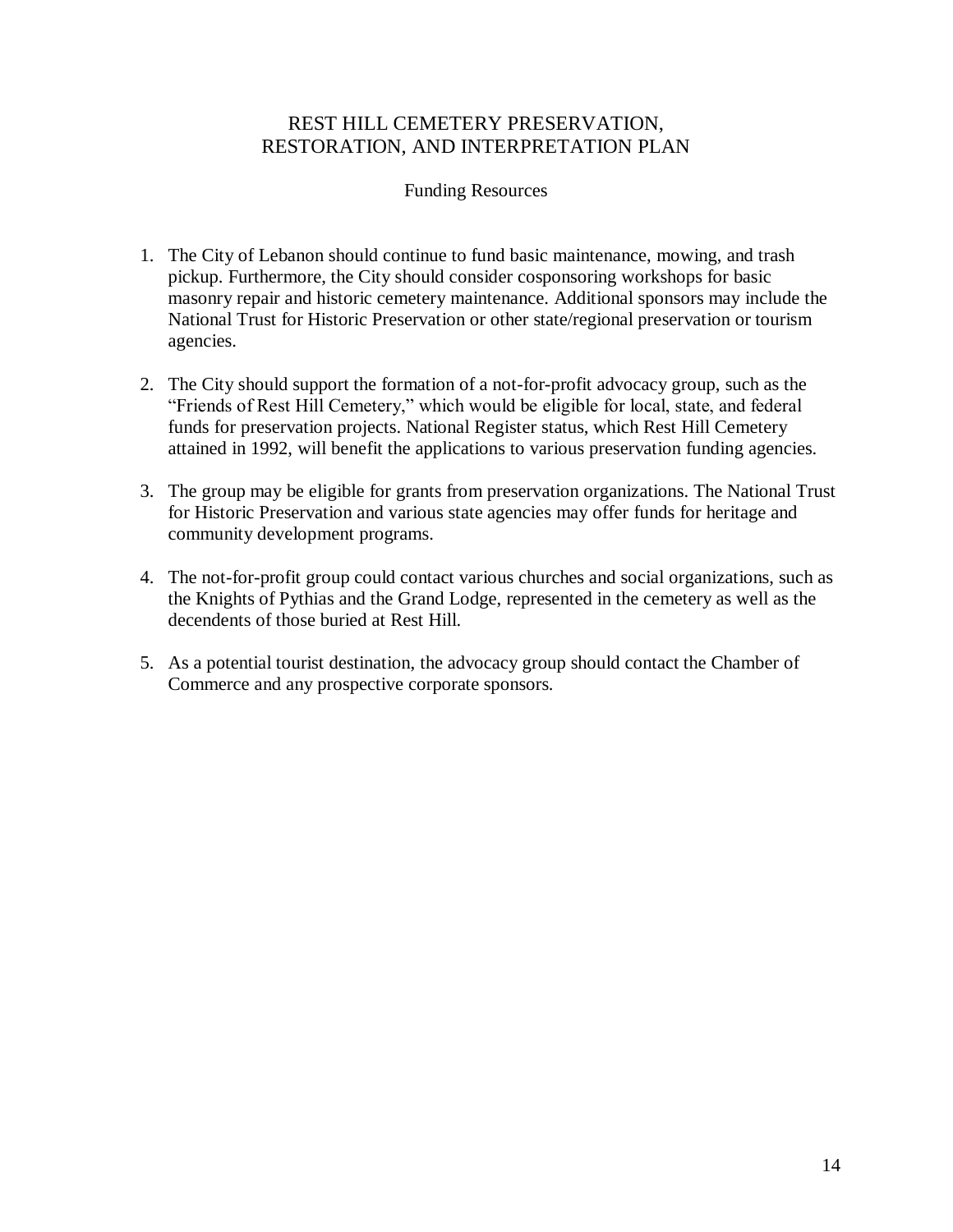### Bibliographic Sources

The following page lists several sources for graveyard preservation and enhancement. Increasingly, quality websites appear on the Internet and many of them are included in this bibliography. They cover an array of topics that include improving cemetery maintenance, conserving fallen gravestones, interpretation, and researching and surveying historic cemeteries. In addition, many of these websites include information regarding funding, conservation assistance, and links to other related websites. Several key books outline much of this same information more thoroughly. Lynette Strangstad, author of *A Graveyard Preservation Primer,* is a noted authority on the subject and many other sources refer to her book. Also included in the bibliography are sources solely on historic masonry. It is essential to properly maintain the rock walls and various styles of markers because they create the essence of Rest Hill Cemetery. Furthermore, because Rest Hill is an historic African-American burial ground, the bibliography includes sources related to African-American material culture and funerary traditions. John Michael Vlach, for example, has written extensively on African-American decorative traditions, architecture, and folk culture. Rest Hill Cemetery could be an excellent educational site for all ages. Therefore, the bibliography also includes sources regarding the interpretation of historic places.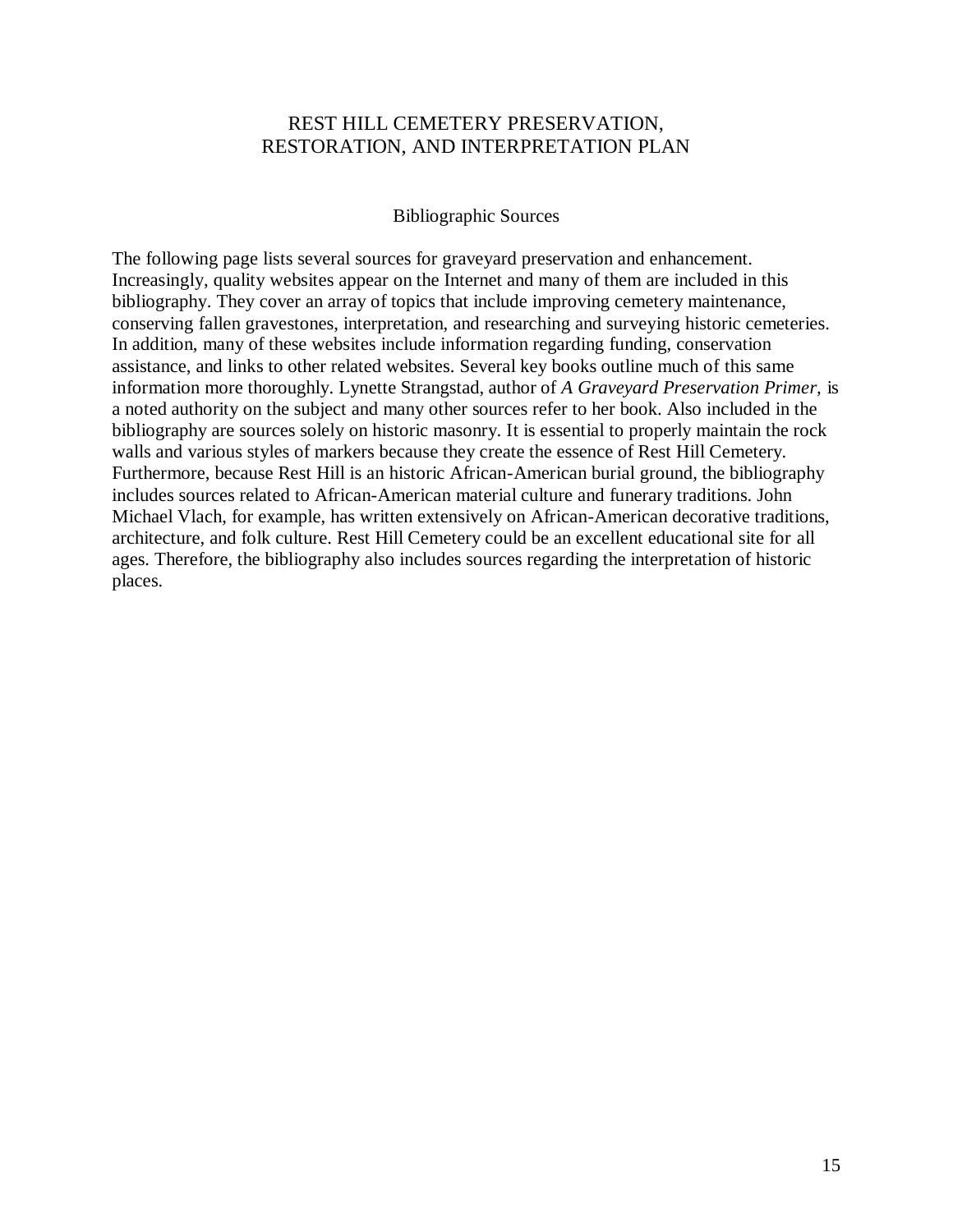## Selected Bibliography

### *African-American Resources*

"African-American Fraternal Orders." November 24, 2002. [<http://www2.h-net.msu.edu/~south/archives/threads/fraternal.html>](http://www2.h-net.msu.edu/~south/archives/threads/fraternal.html)

- Center for Historic Preservation, MTSU. "African-American Cemeteries." October 10, 2002. [<www.mtsu.edu/~then/Cemetery/page7.html>](http://www.mtsu.edu/~then/Cemetery/page7.html)
- Foner, Eric. *A Short History of Reconstruction*. New York: Harper and Row, 1990.
- "Grave Matters: The Preservation of African-American Cemeteries." Columbia, SC: Chicora Foundation, Inc., 1996. The Chicora Foundation is a small, not-for-profit, public foundation with a mission of preserving the archaeological, historical, and cultural resources of the Carolinas. [<http://www.chicora.org/>](http://www.chicora.org/)
- Indiana Humanities Council. "This Far By Faith: Black Hoosier Heritage." November 26, 2002. [<http://www.ihc4u.org/thisfar2.htm>](http://www.ihc4u.org/thisfar2.htm) This site provides information on African-American Fraternal Orders.
- Little, M. Ruth. *Sticks and Stones: Three Centuries of North Carolina Gravemarkers*. Chapel Hill: UNC Press, 1998. This study includes information about African-American burial grounds.
- Nichols, Elaine, ed. *The Last Miles of the Way: African-American Homegoing Traditions, 1890- Present*. Columbia: South Carolina State Museum, 1989.
- Vlach, John Michael. *The Afro-American Tradition in Decorative Arts*. Cleveland, OH: Cleveland Museum of Arts, 1978.

\_\_\_\_\_\_\_. *By the Work of their Hands: Studies in Afro-American Folklife*. Ann Arbor, MI: UMI Research Press, 1991.

### *Preservation and Conservation Resources*

- Arkansas Historic Preservation Program. "Preservation Series—Cemeteries." November 4, 2002. < [http://www.arkansaspreservation.org/preservation/cemeteries.asp>](http://www.arkansaspreservation.org/preservation/cemeteries.asp)
- Ashust, John and Francis G. Dimes. *Conservation of Building and Decorative Stone*. 2 volumes. London: Butterworth-Heineman, 1990.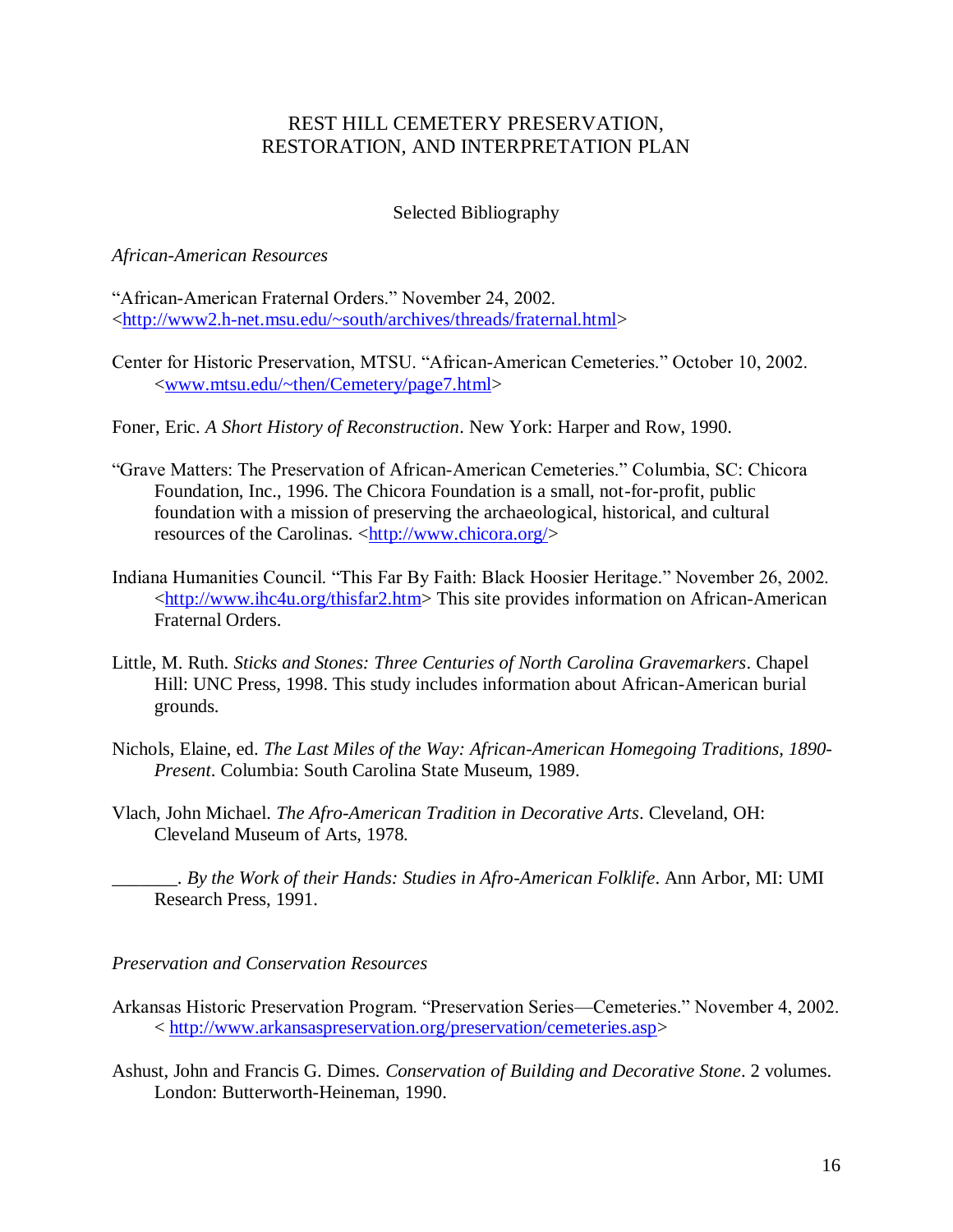Association for Gravestone Studies. November 4, 2002. [<http://www.gravestonestudies.org>](http://www.gravestonestudies.org/)

"Cemeteries, Graveyards, Burying Grounds: Links to resources on cemetery history and preservation." November 4, 2002. [<http://www.potifos.com/cemeteries.html>](http://www.potifos.com/cemeteries.html)

Connecticut Gravestone Network. November 4, 2002. [<www.ctgravestones.com>](http://www.ctgravestones.com/)

Grimmer, Anne E. *Keeping it Clean: Removing Dirt, Paint, Stains, and Graffiti from Historic Exterior Masonry*. Rockville, MD: PRG, Inc., 1987.

\_\_\_\_\_\_\_. A Glossary of Historic Masonry Deterioration Problems and Preservation Treatments. Washington: National Park Service, 1984.

- London, Mark. *Respectful Rehabilitation Masonry: How to Care for Old and Historic Brick and Stone.* Washington: The Preservation Press, 1988.
- National Trust for Historic Preservation. "Preservation." *Information Series*. Washington: National Trust for Historic Preservation, 1995.
- National Trust for Historic Preservation. "Preservation of Historic Burial Grounds." *Information Series* No. 76. Washington: 1993.
- Oregon Historic Cemeteries Association. November 26, 2002. [<http://www.oregoncemeteries.org>](http://www.oregoncemeteries.org/)
- "Saving Graves." November 4, 2002. [<http://www.savinggraves.com>](http://www.savinggraves.com/)
- Strangstad, Lynette. *A Graveyard Primer*. Nashville: American Association for State and Local History, 1988.
- "Tennessee Cemetery and Burial Site Laws." November 4, 2002. [<http://web.utk.edu/~kizzer/genehist/research/cemetery.htm>](http://web.utk.edu/~kizzer/genehist/research/cemetery.htm)
- Walther, Tracy C. *Cleaning Masonry Burial Monuments*. Greenfield, MA: The Association for Gravestone Studies, 1990.

*Interpretation and Development Resources*

National Trust for Historic Preservation. *Getting Started: How to Succeed in Heritage Tourism.*  Washington, DC: National Trust for Historic Preservation, 1993.

Tennessee Department of Tourist Development. November 4, 2002. <www.tourism.state.tn.us>